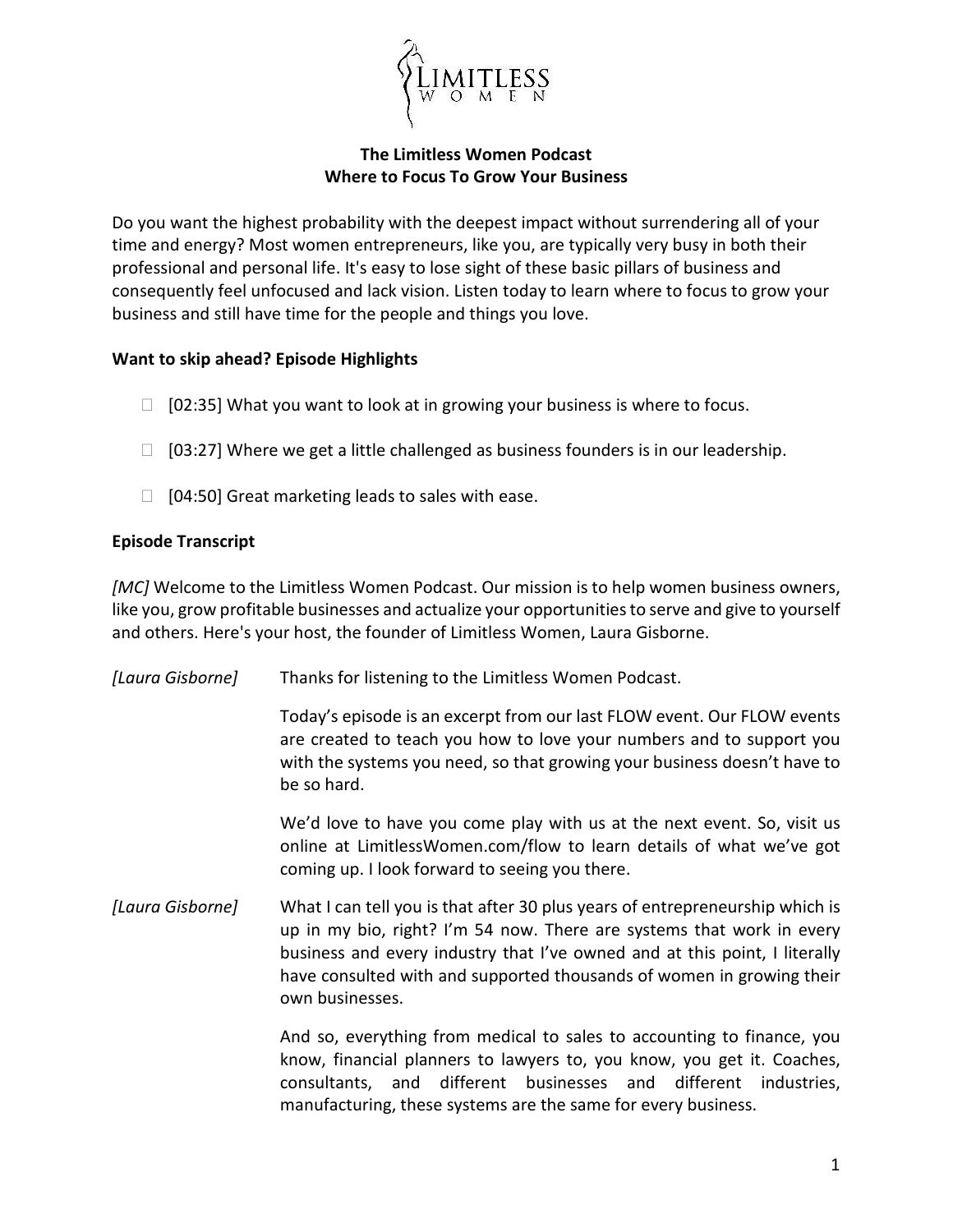

So, what I want you to do is listen with an open mind for how it applies to your business and I'm going to move through them fairly quickly if Andrea is ready.

Okay. Here's the seven pillars of business. When we are working with private clients on growing and scaling their companies, one of the things we do is look at what area of their business needs the attention now and what's going to have the highest probability of the deepest impact.

So, I say that again. That's a quote I have from Shannon Graham, if anybody knows Shannon Graham, but I want to give him credit for that, the highest probability of the deepest impact.

And what I want to share with you is that it's not always what you feel like doing by the way, just FYI. [Lynette] is smiling at me, okay? Just what it is.

So, what you want to look at in growing your business if this is something you're interested in is where do you focus, it is literally one of the biggest challenges for women. We're designed to do a lot of different things and we're very special and when we become unilaterally focused, we get results.

It's another training I want to give you tomorrow about results, how do you get the results. The way you think it's happening is not actually what's happening, okay?

So, pillars. Number one pillar in your business is your mindset and your leadership. When I say to you that money is the easy part, it's not because I'm trying to, again, be blasé about it. The money is simply the result of service.

When we talk about your business model and we get you crystal clear on who you serve, how you serve them, and what the result is for them, that is like a rinse and repeat. You'll hear me kind of saying these little things, it's a rinse and repeat.

Where I see us get a little challenged as business founders is in our leadership because we get to a certain level that we know and then, that's all we know, right? We've constantly been expanding. Businesses -- this I will tell you, businesses are either expanding or contracting. There's kind of a lot of variations in between, but you're either in a growth phase or you're in a contraction phase.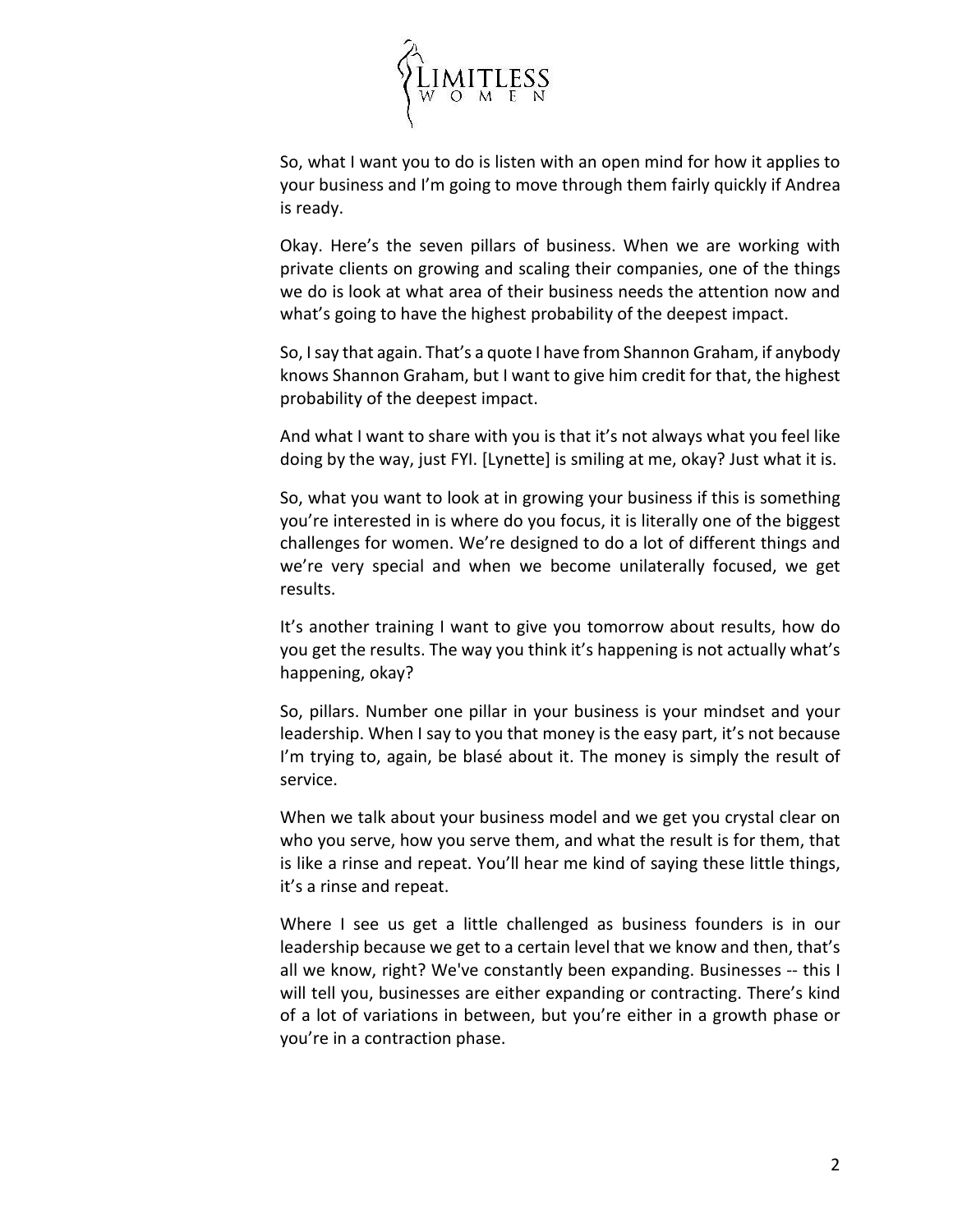

It may feel like you're in a status quo phase, but guess what's happening? If you're not in the growth phase, the world is moving so fast around you that you begin to atrophy. Are you with me?

So, the part around your leadership and your mindset is that you're never done with it. That's why you're here this weekend, you're looking for ways to grow, not only your business through systems and operations, but the way for you to grow as a leader into your life and into what you're here to do.

The second pillar of business is marketing. All right. So, in our world, we call marketing foreplay and we call the third pillar, sales, the deed.

I'll pause here on that, so you guys can let that settle in, okay?

Marketing is all the good stuff that we do  $-$  and you can put the third one up too, Andrea. Thanks.

Marketing is all the good stuff that we do to attract our clients, to court them, to nurture relationships. Great marketing leads to sales with ease.

All too often – has anybody been in a car dealer, where somebody was just trying to sell you something like – I'm going to say this, this is going to sound sexist, but usually a dude, right? Like he's just trying to sell you something like they just go for the sale, right?

They don't actually like to build a relationship and get to know you and court you a little bit. This is where we fall short often as women is that we love the courtship, we love the foreplay, we love the nurturing, dah, dah, dah, but we're not always strong in the third pillar, which is sales, which is why we're going to teach you on Sunday, sales with ease, right?

Because when you have strong marketing and you have a really deep understanding of the sales process, those two things are a beautiful dance. And they lead to the fourth pillar, which is finance.

Now, most of us don't have venture capital or outside investors when we start our businesses. Most of us as small businesses as entrepreneurs start with credit cards, start with a loan, start with a liquidity line, start with a loan from family. You know, we find our way. But, the finance, when this becomes easy for you is when these things are happening, when your marketing is fluid, it's congruent, it's magnetic, it's leading to sales with ease and your cash flow is good.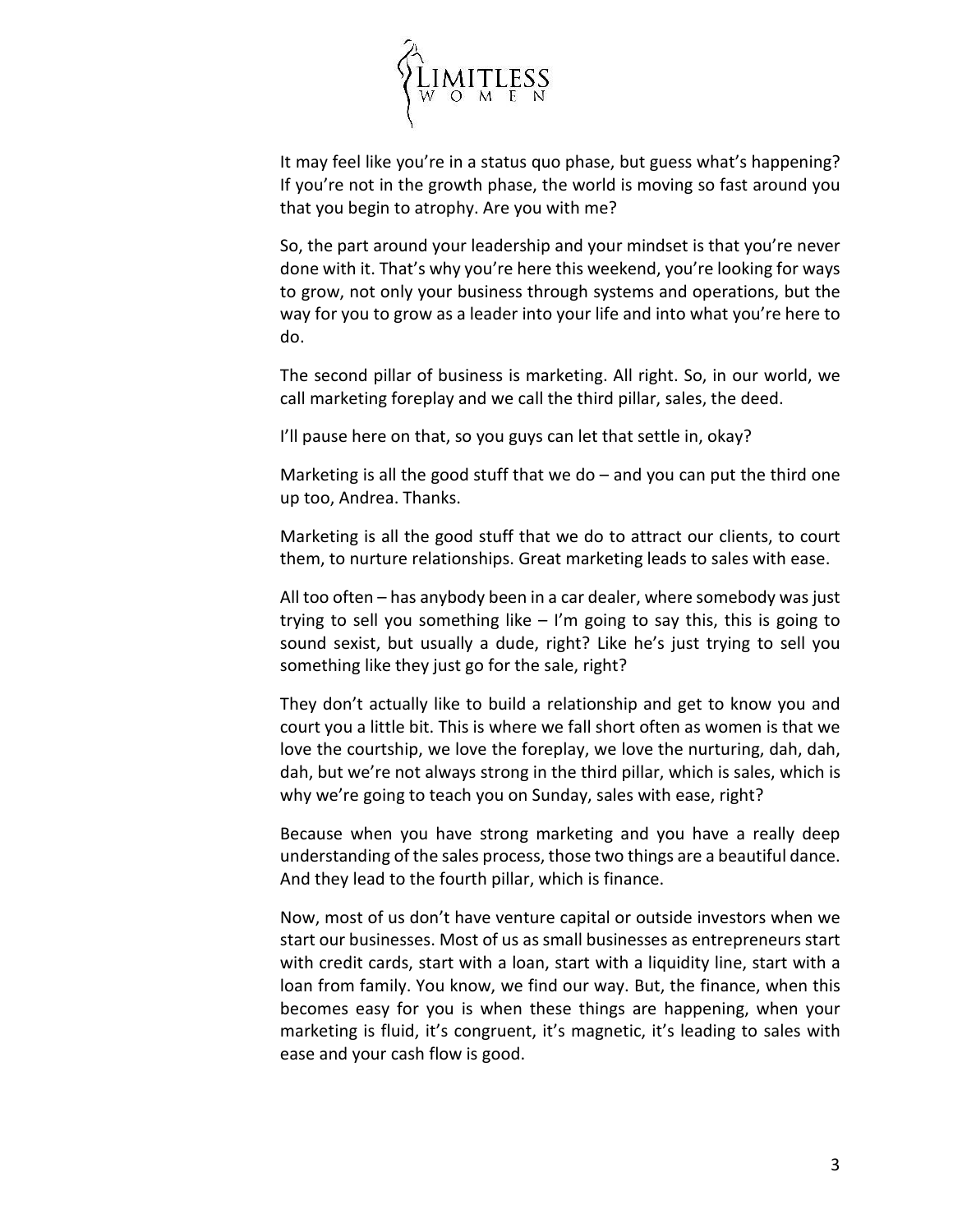

Now, when your cash flow is good, you need to understand your numbers. When your cash flow is not flowing, guess what you need to understand?

Yes, Elaine, your numbers. That's right, okay? So, what I can tell you is that where we are right now in this half, if you would, you know four out of the seven of the pillars of business. This particular weekend, we focused primarily on marketing, sales, and finance.

We have another event coming up in April, hmm,  $9<sup>th</sup>$  to  $11<sup>th</sup>$  called Limitless Women. It's a mastermind event. It focuses predominantly on leadership and legacy. Legacy will come up too, okay?

You get the idea. So, if you want to save the dates for April 9<sup>th</sup> to  $11<sup>th</sup>$  if you want to be there. We'll talk more about that as we go along.

All right. So, finance for most of us is the fuel, right? The fuel to actually go to the next pillar, which is your operations. How do you deliver the promise?

Now, one of the challenges, I'm looking for my white board. If I'm on the stage, I always have white board right here.

One of the challenges that we face frequently is that we'll get a client, we're jammin' we're doing great we're feeling high and then, we're busy doing service deliver, which is operations and we don't get new clients and then, all of a sudden, our cash flow starts to go down and we're not feeling so good.

And then, we climb up that hill and we're going to the next level of getting a new client, we got our cash flow thing going on, it's good, we're busy with that, but we're not marketing and we're going down, okay?

This is what causes the cash flow roller coaster if what I'm saying makes sense to you. We're constantly having to start over, we're constantly having to get new clients, and that's one of the things that we want you to heal. We want to get you off the financial roller coaster, so that your – your work doesn't look like this anymore, it looks like this.

Who's interested in that? Raise your hand if you like that, okay? Yeah.

Consistent recurring revenue. Consistent recurring revenue really provides you financial independence and financial freedom. And, for a lot of us, we want to scale our businesses, we want to reach more people.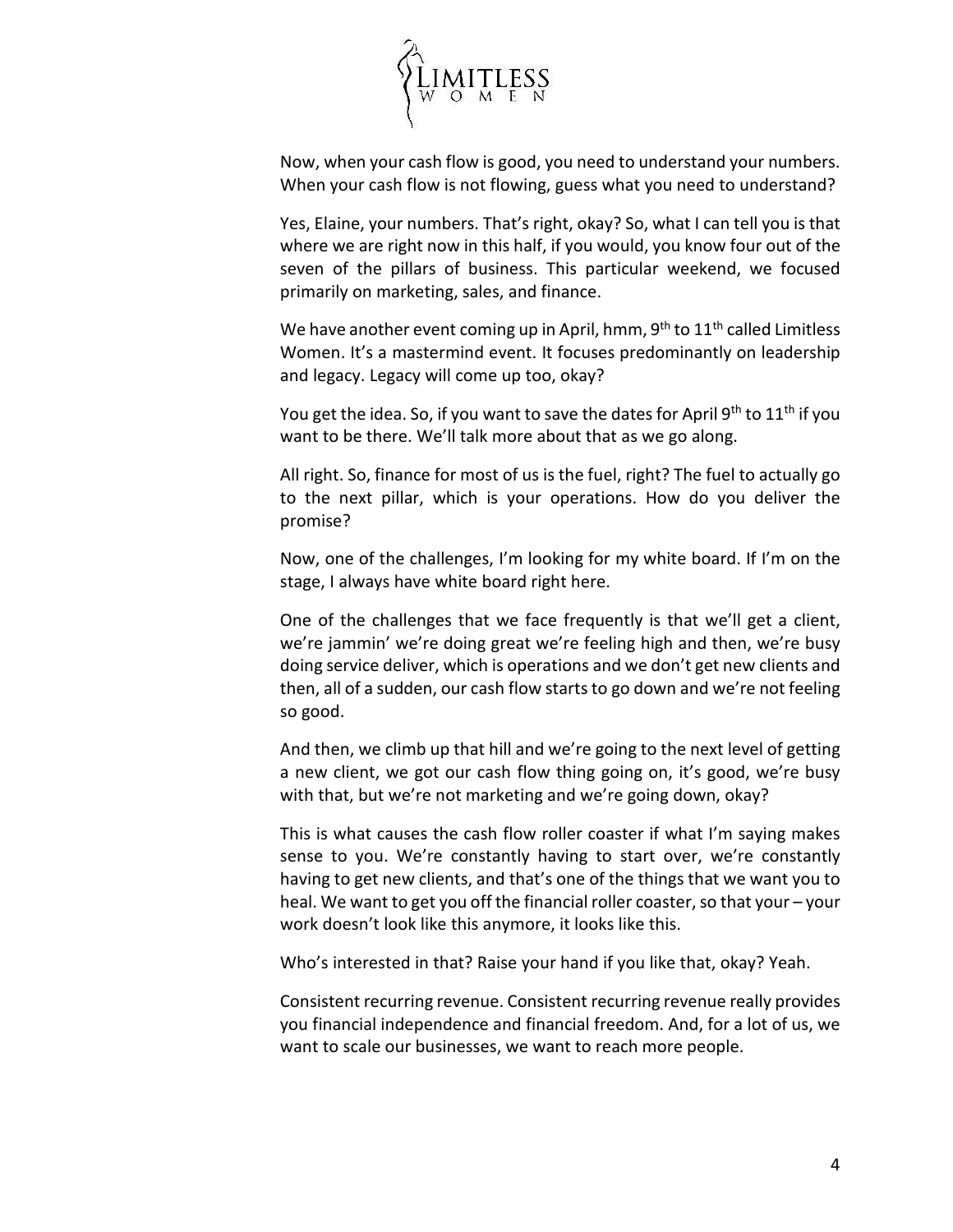

So, if we want to do that and we're working as a solopreneur, we're only going to reach so many people because we have the same 24 hours in a day.

When you have a calling and a purpose for, hey, I don't want to just work with, you know, the five or ten people I can fit into my calendar this week or the twenty people I can fit in my calendar, I actually would like to impact hundreds of people or maybe thousands of people or maybe millions of people. In order to do that, you need to have a team.

Here's what I'm going to tell you. One of my sweet spots after all these years of building businesses is to build owner independent operations. I love creation. I love building businesses, I love getting to monetize, and then I want somebody else to do day-to-day operations. Is anybody else interested in that?

Okay, some of you. Some of you, not all of you. It's okay, really, it's not everybody's cup of tea. But, if you're interested in that, what happens is then you have like a cash machine, if you will. It's bringing in revenue whether you're working or not and your quality of life goes through the roof.

This summer, let me give you these other dates. Do you know the dates for July yet? They're on the calendar. Okay. I'll give you the dates if you're interested, but this summer, God willing and COVID willing, we're going to have a live event in July. It's right around the weekend of the 20<sup>th</sup>, called, Elevate.

At Elevate, we're going to focus on operations and team. That will not be a retreat that's for everyone because you're not necessarily in that position ready to scale. But, if you know that you want to scale, that's something else to look for, right?

The seventh pillar of business in our organization and in organizations that I align with that I know are purposeful and highly successful is legacy.

Now, if you're a person who is not interested in getting back, you're probably not in this call, right? You're probably not even listening to me right now. You wouldn't be here. You wouldn't be attracted to our messaging.

Our messaging is all about how giving causes growth and how we get to give, right? We get to give back, we get to make a difference.